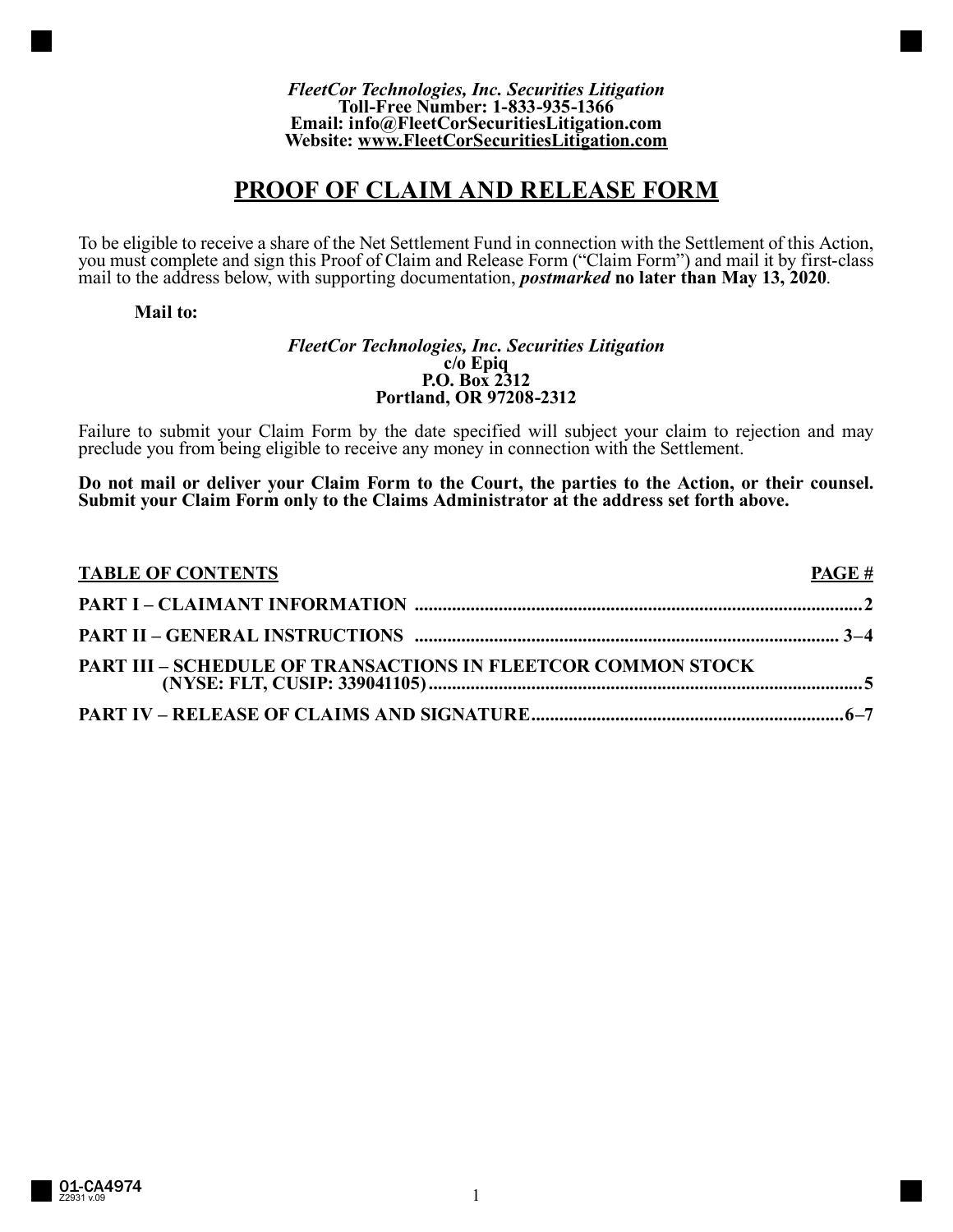# **PART I – CLAIMANT INFORMATION**

The Claims Administrator will use this information for all communications regarding this Claim Form. If this information changes, you MUST notify the Claims Administrator in writing at the address above. Complete names of all persons and entities must be provided.

|                       | Beneficial Owner's Name                                                                                                                                                                                                                                                   |               |  |  |  |       |  |    |  |           |             |                                 |                |           |  |  |  |  |                 |                            |  |  |  |  |  |  |  |  |                         |  |  |
|-----------------------|---------------------------------------------------------------------------------------------------------------------------------------------------------------------------------------------------------------------------------------------------------------------------|---------------|--|--|--|-------|--|----|--|-----------|-------------|---------------------------------|----------------|-----------|--|--|--|--|-----------------|----------------------------|--|--|--|--|--|--|--|--|-------------------------|--|--|
|                       | <b>First Name</b>                                                                                                                                                                                                                                                         |               |  |  |  |       |  |    |  |           |             | МI                              |                | Last Name |  |  |  |  |                 |                            |  |  |  |  |  |  |  |  |                         |  |  |
|                       |                                                                                                                                                                                                                                                                           |               |  |  |  |       |  |    |  |           |             |                                 |                |           |  |  |  |  |                 |                            |  |  |  |  |  |  |  |  |                         |  |  |
|                       | Joint Beneficial Owner's Name (if applicable)                                                                                                                                                                                                                             |               |  |  |  |       |  |    |  |           |             |                                 |                |           |  |  |  |  |                 |                            |  |  |  |  |  |  |  |  |                         |  |  |
| First Name            |                                                                                                                                                                                                                                                                           |               |  |  |  |       |  | МI |  | Last Name |             |                                 |                |           |  |  |  |  |                 |                            |  |  |  |  |  |  |  |  |                         |  |  |
|                       |                                                                                                                                                                                                                                                                           |               |  |  |  |       |  |    |  |           |             |                                 |                |           |  |  |  |  |                 |                            |  |  |  |  |  |  |  |  |                         |  |  |
|                       | If this claim is submitted for an IRA, and if you would like any check that you MAY be eligible to receive made payable to the IRA, please<br>include "IRA" in the "Last Name" box above (e.g., Jones IRA).<br>Entity Name (if the Beneficial Owner is not an individual) |               |  |  |  |       |  |    |  |           |             |                                 |                |           |  |  |  |  |                 |                            |  |  |  |  |  |  |  |  |                         |  |  |
|                       |                                                                                                                                                                                                                                                                           |               |  |  |  |       |  |    |  |           |             |                                 |                |           |  |  |  |  |                 |                            |  |  |  |  |  |  |  |  |                         |  |  |
|                       |                                                                                                                                                                                                                                                                           |               |  |  |  |       |  |    |  |           |             |                                 |                |           |  |  |  |  |                 |                            |  |  |  |  |  |  |  |  |                         |  |  |
|                       | Name of Representative, if applicable (executor, administrator, trustee, c/o, etc.), if different from Beneficial Owner                                                                                                                                                   |               |  |  |  |       |  |    |  |           |             |                                 |                |           |  |  |  |  |                 |                            |  |  |  |  |  |  |  |  |                         |  |  |
|                       |                                                                                                                                                                                                                                                                           |               |  |  |  |       |  |    |  |           |             |                                 |                |           |  |  |  |  |                 |                            |  |  |  |  |  |  |  |  |                         |  |  |
|                       | Last 4 digits of Social Security Number or Taxpayer Identification Number                                                                                                                                                                                                 |               |  |  |  |       |  |    |  |           |             |                                 |                |           |  |  |  |  |                 |                            |  |  |  |  |  |  |  |  |                         |  |  |
|                       |                                                                                                                                                                                                                                                                           |               |  |  |  |       |  |    |  |           |             |                                 |                |           |  |  |  |  |                 |                            |  |  |  |  |  |  |  |  |                         |  |  |
|                       | <b>Street Address</b>                                                                                                                                                                                                                                                     |               |  |  |  |       |  |    |  |           |             |                                 |                |           |  |  |  |  |                 |                            |  |  |  |  |  |  |  |  |                         |  |  |
|                       |                                                                                                                                                                                                                                                                           |               |  |  |  |       |  |    |  |           |             |                                 |                |           |  |  |  |  |                 |                            |  |  |  |  |  |  |  |  |                         |  |  |
| City                  |                                                                                                                                                                                                                                                                           |               |  |  |  |       |  |    |  |           |             |                                 |                |           |  |  |  |  |                 |                            |  |  |  |  |  |  |  |  | State/Province Zip Code |  |  |
|                       |                                                                                                                                                                                                                                                                           |               |  |  |  |       |  |    |  |           |             |                                 |                |           |  |  |  |  |                 |                            |  |  |  |  |  |  |  |  |                         |  |  |
|                       |                                                                                                                                                                                                                                                                           |               |  |  |  |       |  |    |  |           |             |                                 |                |           |  |  |  |  |                 |                            |  |  |  |  |  |  |  |  |                         |  |  |
|                       | Foreign Postal Code (if applicable)                                                                                                                                                                                                                                       |               |  |  |  |       |  |    |  |           |             | Foreign Country (if applicable) |                |           |  |  |  |  |                 |                            |  |  |  |  |  |  |  |  |                         |  |  |
|                       |                                                                                                                                                                                                                                                                           |               |  |  |  |       |  |    |  |           |             |                                 |                |           |  |  |  |  |                 |                            |  |  |  |  |  |  |  |  |                         |  |  |
|                       | Telephone Number (Day)                                                                                                                                                                                                                                                    |               |  |  |  |       |  |    |  |           |             |                                 |                |           |  |  |  |  |                 | Telephone Number (Evening) |  |  |  |  |  |  |  |  |                         |  |  |
|                       |                                                                                                                                                                                                                                                                           |               |  |  |  |       |  |    |  |           |             |                                 |                |           |  |  |  |  |                 |                            |  |  |  |  |  |  |  |  |                         |  |  |
|                       | Email Address (email address is not required, but if you provide it you authorize the Claims Administrator to use it in providing you with<br>information relevant to this claim):                                                                                        |               |  |  |  |       |  |    |  |           |             |                                 |                |           |  |  |  |  |                 |                            |  |  |  |  |  |  |  |  |                         |  |  |
|                       |                                                                                                                                                                                                                                                                           |               |  |  |  |       |  |    |  |           |             |                                 |                |           |  |  |  |  |                 |                            |  |  |  |  |  |  |  |  |                         |  |  |
|                       | Account Number (where securities were traded <sup>1</sup> ):                                                                                                                                                                                                              |               |  |  |  |       |  |    |  |           |             |                                 |                |           |  |  |  |  |                 |                            |  |  |  |  |  |  |  |  |                         |  |  |
|                       |                                                                                                                                                                                                                                                                           |               |  |  |  |       |  |    |  |           |             |                                 |                |           |  |  |  |  |                 |                            |  |  |  |  |  |  |  |  |                         |  |  |
|                       | <b>Type of Beneficial Owner:</b>                                                                                                                                                                                                                                          |               |  |  |  |       |  |    |  |           |             |                                 |                |           |  |  |  |  |                 |                            |  |  |  |  |  |  |  |  |                         |  |  |
|                       | Specify one of the following:                                                                                                                                                                                                                                             |               |  |  |  |       |  |    |  |           |             |                                 |                |           |  |  |  |  |                 |                            |  |  |  |  |  |  |  |  |                         |  |  |
|                       |                                                                                                                                                                                                                                                                           | Individual(s) |  |  |  |       |  |    |  |           | Corporation |                                 | UGMA Custodian |           |  |  |  |  | <b>IRA/401K</b> |                            |  |  |  |  |  |  |  |  |                         |  |  |
| Partnership<br>Estate |                                                                                                                                                                                                                                                                           |               |  |  |  | Trust |  |    |  |           |             | Other (describe:                |                |           |  |  |  |  |                 |                            |  |  |  |  |  |  |  |  |                         |  |  |

<sup>&</sup>lt;sup>1</sup> If the account number is unknown, you may leave blank. If filing for more than one account for the same legal entity you may write "multiple." Please see Paragraph 9 of the General Instructions above for more information on when to file separate Claim Forms for multiple accounts.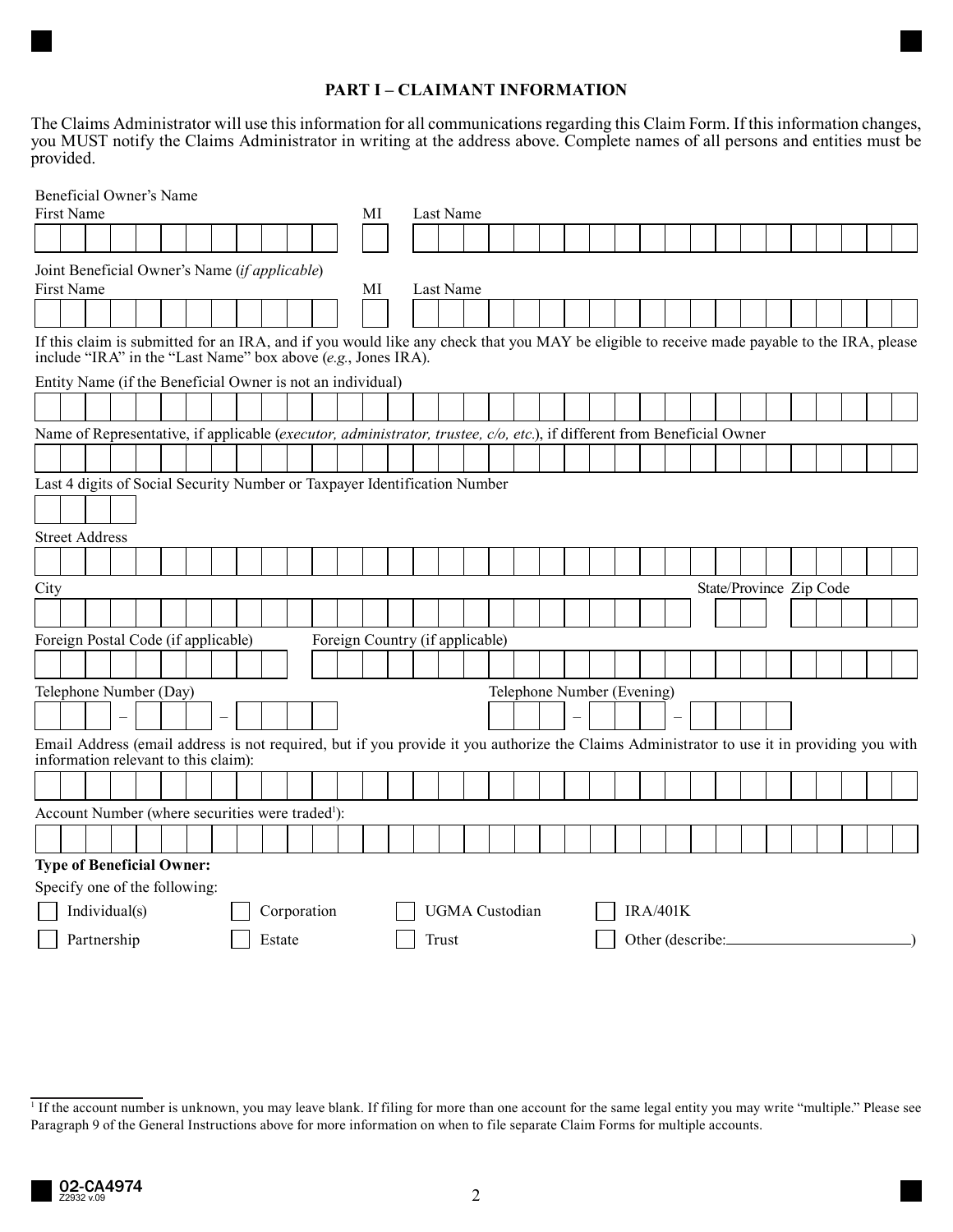## **PART II – GENERAL INSTRUCTIONS**

1. It is important that you completely read and understand the Notice of (I) Pendency of Class Action and Proposed Settlement; (II) Settlement Fairness Hearing; and (III) Motion for Attorneys' Fees and Litigation Expenses (the "Notice") that accompanies this Claim Form, including the Plan of Allocation of the Net Settlement Fund set forth in the Notice. The Notice describes the proposed Settlement, how Class Members are affected by the Settlement, and the manner in which the Net Settlement Fund will be distributed if the Settlement and Plan of Allocation are approved by the Court. The Notice also contains the definitions of many of the defined terms (which are indicated by initial capital letters) used in this Claim Form. By signing and submitting this Claim Form, you will be certifying that you have read and that you understand the Notice, including the terms of the releases described therein and provided for herein.

2. By submitting this Claim Form, you will be making a request to share in the proceeds of the Settlement described in the Notice. IF YOU ARE NOT A CLASS MEMBER (see the definition of the Class on page 5 of the Notice, which sets forth who is included in and who is excluded from the Class), OR IF YOU, OR SOMEONE ACTING ON YOUR BEHALF, SUBMITTED A REQUEST FOR EXCLUSION FROM THE CLASS, DO NOT SUBMIT A CLAIM FORM. **YOU MAY NOT, DIRECTLY OR INDIRECTLY, PARTICIPATE IN THE SETTLEMENT IF YOU ARE NOT A CLASS MEMBER.** THUS, IF YOU ARE EXCLUDED FROM THE CLASS, ANY CLAIM FORM THAT YOU SUBMIT, OR THAT MAY BE SUBMITTED ON YOUR BEHALF, WILL NOT BE ACCEPTED.

3. **Submission of this Claim Form does not guarantee that you will share in the proceeds of the Settlement. The distribution of the Net Settlement Fund will be governed by the Plan of Allocation set forth in the Notice, if it is approved by the Court, or by such other plan of allocation as the Court approves.**

Use the Schedule of Transactions in Part III of this Claim Form to supply all required details of your transaction(s) in and holdings of FleetCor common stock. On this schedule, provide all of the requested information with respect to your holdings, purchases, acquisitions, and sales of FleetCor common stock (including free transfers and deliveries), whether such transactions resulted in a profit or a loss. **Failure to report all transaction and holding information during the requested time period may result in the rejection of your claim.**

**Please note:** Only publicly traded FleetCor common stock purchased or otherwise acquired during the Class Period (*i.e.*, from February 5, 2016 through May 3, 2017, inclusive) is eligible under the Settlement. However, sales of FleetCor common stock during the period from May 4, 2017 through July 31, 2017, inclusive, will be used for purposes of calculating your claim under the Plan of Allocation. Therefore, in order for the Claims Administrator to be able to balance your claim, the requested purchase/acquisition information during this period must also be provided.

6. You are required to submit genuine and sufficient documentation for all of your transactions in and holdings of FleetCor common stock set forth in the Schedule of Transactions in Part III of this Claim Form. Documentation may consist of copies of brokerage confirmation slips or monthly brokerage account statements, or an authorized statement from your broker containing the transactional and holding information found in a broker confirmation slip or account statement. The Parties and the Claims Administrator do not independently have information about your investments in FleetCor common stock. IF SUCH DOCUMENTS ARE NOT IN YOUR POSSESSION, PLEASE OBTAIN COPIES OF THE DOCUMENTS OR EQUIVALENT DOCUMENTS FROM YOUR BROKER. FAILURE TO SUPPLY THIS DOCUMENTATION MAY RESULT IN THE REJECTION OF YOUR CLAIM. DO NOT SEND ORIGINAL DOCUMENTS. **Please keep a copy of all documents that you send to the Claims Administrator. Also, do not highlight any portion of the Claim Form or any supporting documents.**

7. For certain days during the Class Period, the calculation of Recognized Loss Amounts under the Plan of Allocation may depend on the time of day that you purchased or sold FleetCor common stock. If the documentation that you submit with your Claim Form does not state the time of day for the purchase or sale, the following assumptions will be made: (a) for April 27, 2017, shares purchased or sold at a price equal to or greater than \$147.67 per share will be assumed to have been purchased or sold prior to 1:01 p.m. Eastern time and shares purchased or sold at any price less than \$147.67 per share will be assumed to have been purchased or sold at or after 1:01 p.m. Eastern time; and (b) for May 3, 2017, shares purchased or sold at a price equal to or greater than \$134.59 per share will be assumed to have been purchased or sold prior to 10:45 a.m. Eastern time and shares purchased or sold at any price less than \$134.59 per share will be assumed to have been purchased or sold at or after 10:45 a.m. Eastern time.

8. Use Part I of this Claim Form entitled "CLAIMANT INFORMATION" to identify the beneficial owner(s) of FleetCor common stock. The complete name(s) of the beneficial owner(s) must be entered. If you held the eligible FleetCor common stock in your own name, you were the beneficial owner as well as the record owner. If, however, your shares of eligible FleetCor common stock were registered in the name of a third party, such as a nominee or brokerage firm, you were the beneficial owner of these shares, but the third party was the record owner.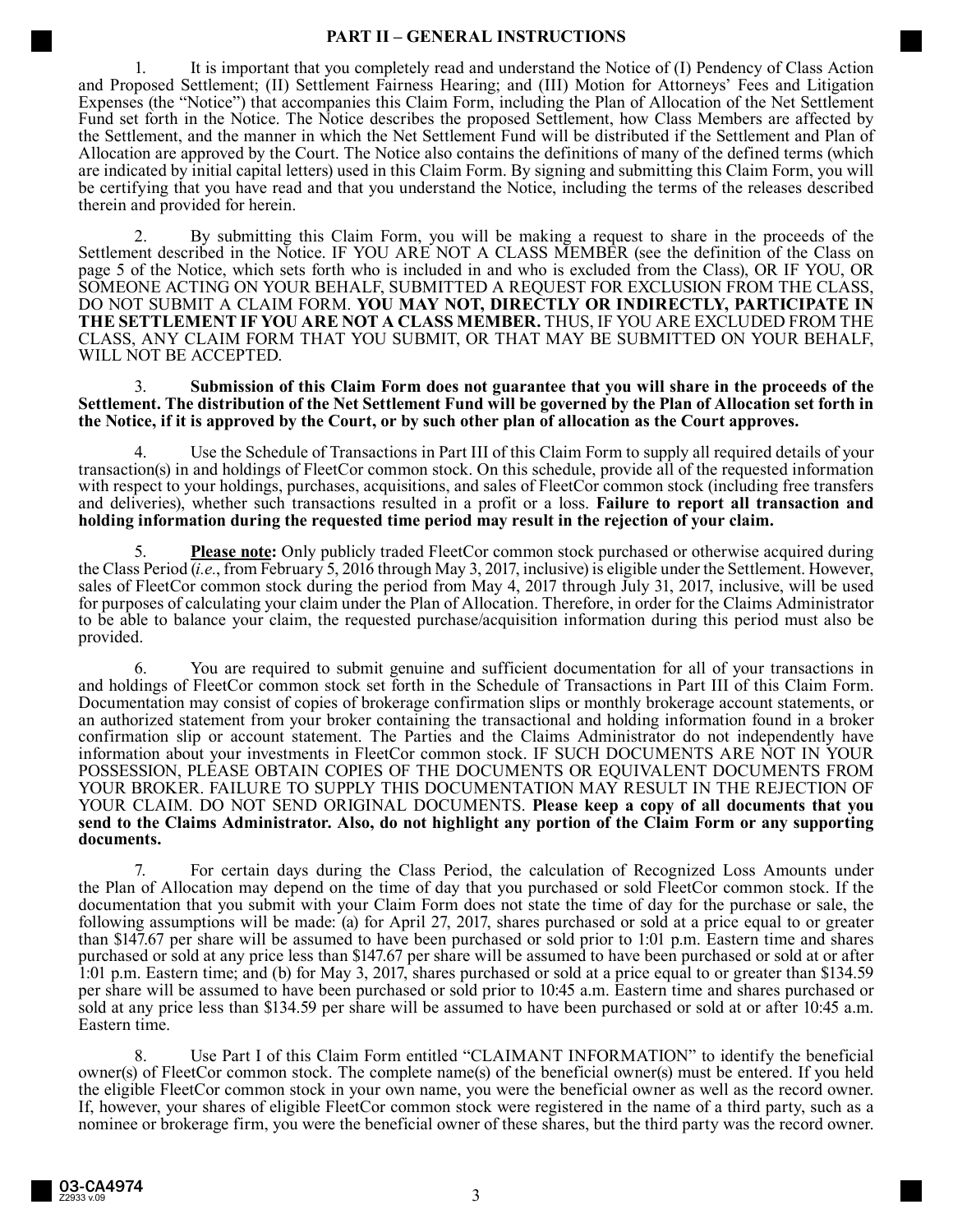The beneficial owner, not the record owner, must sign this Claim Form to be eligible to participate in the Settlement. If there were joint beneficial owners each must sign this Claim Form and their names must appear as "Claimants" in Part I of this Claim Form.

9. **One Claim should be submitted for each separate legal entity.** Separate Claim Forms should be submitted for each separate legal entity (*e.g.*, a claim from joint owners should not include separate transactions of just one of the joint owners, and an individual should not combine his or her IRA transactions with transactions made solely in the individual's name). Conversely, a single Claim Form should be submitted on behalf of one legal entity including all transactions made by that entity on one Claim Form, no matter how many separate accounts that entity has (*e.g.*, a corporation with multiple brokerage accounts should include all transactions made in all accounts on one Claim Form).

10. Agents, executors, administrators, guardians, and trustees must complete and sign the Claim Form on behalf of persons represented by them, and they must:

- (a) expressly state the capacity in which they are acting;
- (b) identify the name, account number, Social Security Number (or taxpayer identification number), address, and telephone number of the beneficial owner of (or other person or entity on whose behalf they are acting with respect to) the FleetCor common stock; and
- (c) furnish herewith evidence of their authority to bind to the Claim Form the person or entity on whose behalf they are acting. (Authority to complete and sign a Claim Form cannot be established by stockbrokers demonstrating only that they have discretionary authority to trade securities in another person's accounts.)

11. By submitting a signed Claim Form, you will be swearing that you:

- (a) own(ed) the FleetCor common stock you have listed in the Claim Form; or
- (b) are expressly authorized to act on behalf of the owner thereof.

12. By submitting a signed Claim Form, you will be swearing to the truth of the statements contained therein and the genuineness of the documents attached thereto, subject to penalties of perjury under the laws of the United States of America. The making of false statements, or the submission of forged or fraudulent documentation, will result in the rejection of your claim and may subject you to civil liability or criminal prosecution.

13. If the Court approves the Settlement, payments to eligible Authorized Claimants pursuant to the Plan of Allocation (or such other plan of allocation as the Court approves) will be made after any appeals are resolved, and after the completion of all claims processing. The claims process will take substantial time to complete fully and fairly. Please be patient.

14. **PLEASE NOTE:** As set forth in the Plan of Allocation, each Authorized Claimant shall receive his, her or its *pro rata* share of the Net Settlement Fund. If the prorated payment to any Authorized Claimant calculates to less than \$10.00, it will not be included in the calculation and no distribution will be made to that Authorized Claimant.

15. If you have questions concerning the Claim Form, or need additional copies of the Claim Form or the Notice, you may contact the Claims Administrator, Epiq, at the above address, by email at info@FleetCorSecuritiesLitigation.com, or by toll-free phone at 1-833-935-1366, or you can visit the website, www.FleetCorSecuritiesLitigation.com, where copies of the Claim Form and Notice are available for downloading.

16. NOTICE REGARDING ELECTRONIC FILES: Certain claimants with large numbers of transactions may request, or may be requested, to submit information regarding their transactions in electronic files. To obtain the *mandatory* electronic filing requirements and file layout, you may visit the settlement website at www.FleetCorSecuritiesLitigation.com or you may email the Claims Administrator's electronic filing department at info@FleetCorSecuritiesLitigation.com. **Any file not in accordance with the required electronic filing format will be subject to rejection.** Only one claim should be submitted for each separate legal entity (*see* ¶ 9 above) and the *complete* name of the beneficial owner of the securities must be entered where called for (*see* ¶ 8 above). No electronic files will be considered to have been submitted unless the Claims Administrator issues an email to that effect. **Do not assume that your file has been received until you receive this email. If you do not receive such an email within 10 days of your submission, you should contact the electronic filing department at info@FleetCorSecuritiesLitigation.com to inquire about your file and confirm it was received.**

## **IMPORTANT: PLEASE NOTE**

**YOUR CLAIM IS NOT DEEMED FILED UNTIL YOU RECEIVE AN ACKNOWLEDGEMENT POSTCARD. THE CLAIMS ADMINISTRATOR WILL ACKNOWLEDGE RECEIPT OF YOUR CLAIM FORM BY MAIL, WITHIN 30 DAYS. IF YOU DO NOT RECEIVE AN ACKNOWLEDGEMENT POSTCARD WITHIN 30 DAYS, CALL THE CLAIMS ADMINISTRATOR TOLL FREE AT 1-833-935-1366.**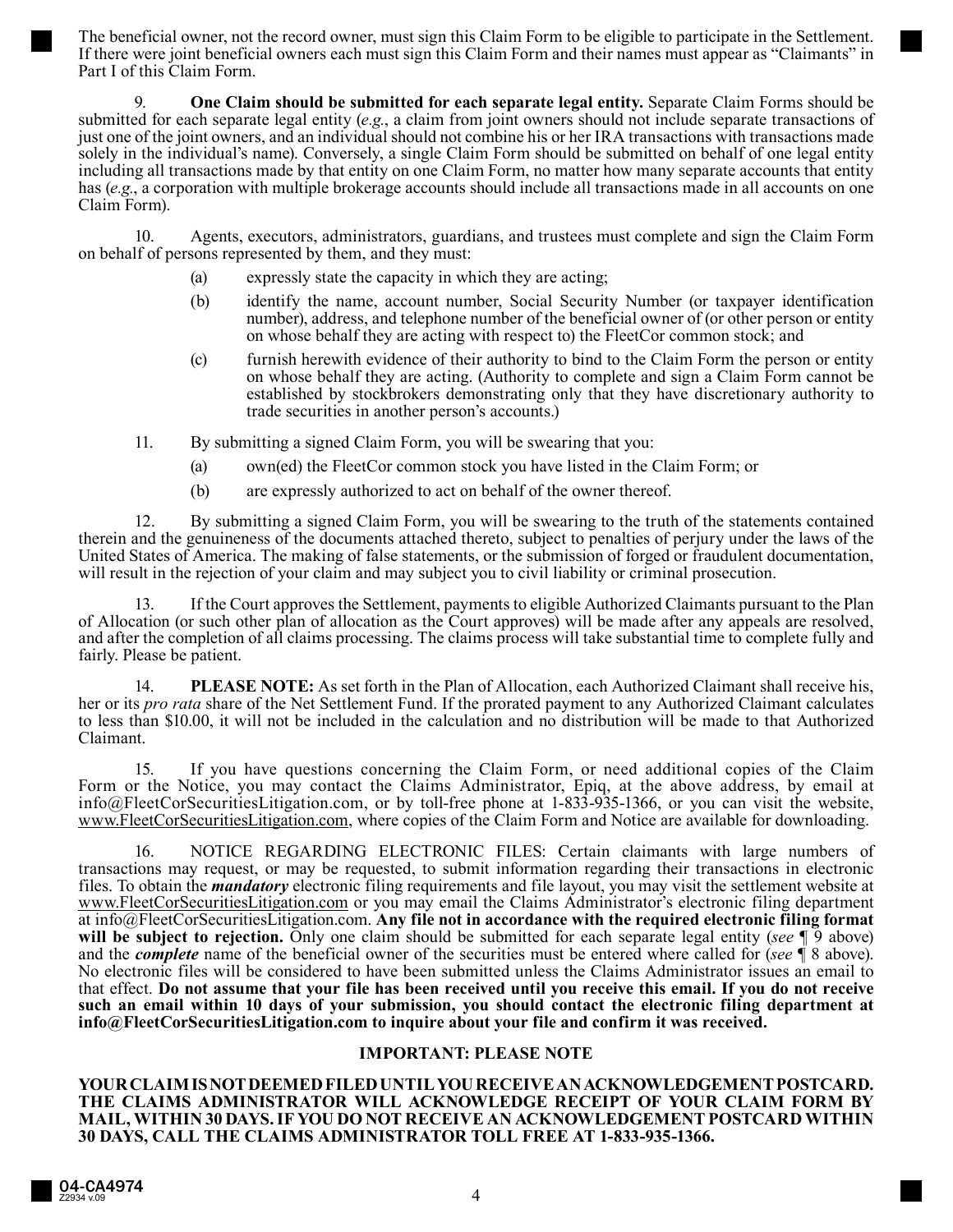## **PART III – SCHEDULE OF TRANSACTIONS IN FLEETCOR COMMON STOCK**

The only eligible security is FleetCor Technologies, Inc. common stock **(Ticker (NYSE): FLT, CUSIP: 339041105)**. Do not include information regarding securities other than FleetCor common stock. Please include proper documentation with your Claim Form as described in detail in Part II – General Instructions, ¶ 6, above.

| 1. HOLDINGS AS OF FEBRUARY 5, 2016 – State the total number of shares of FleetCor common stock held as of the opening of trading<br>on February 5, 2016. (Must be documented.) If none, write "zero" or "0."                                                                                                                     |                                             |                                                                                     |  |  |  |  |  |  |  |  |
|----------------------------------------------------------------------------------------------------------------------------------------------------------------------------------------------------------------------------------------------------------------------------------------------------------------------------------|---------------------------------------------|-------------------------------------------------------------------------------------|--|--|--|--|--|--|--|--|
|                                                                                                                                                                                                                                                                                                                                  |                                             |                                                                                     |  |  |  |  |  |  |  |  |
|                                                                                                                                                                                                                                                                                                                                  |                                             |                                                                                     |  |  |  |  |  |  |  |  |
| 2. PURCHASES/ACQUISITIONS FROM FEBRUARY 5, 2016 THROUGH MAY 3, 2017 – Separately list each and every purchase or<br>acquisition (including free receipts) of FleetCor common stock from after the opening of trading on February 5, 2016 through the close of<br>trading on May 3, 2017. (Must be documented.)                   |                                             |                                                                                     |  |  |  |  |  |  |  |  |
| Date of Purchase/<br>Acquisition<br>(List Chronologically)<br>Number of Shares                                                                                                                                                                                                                                                   | Purchase/<br>Acquisition<br>Price Per Share | Total Purchase/Acquisition Price<br>(excluding any taxes,<br>commissions, and fees) |  |  |  |  |  |  |  |  |
| Purchased/Acquired<br>(MMDDYY)                                                                                                                                                                                                                                                                                                   |                                             |                                                                                     |  |  |  |  |  |  |  |  |
|                                                                                                                                                                                                                                                                                                                                  |                                             |                                                                                     |  |  |  |  |  |  |  |  |
|                                                                                                                                                                                                                                                                                                                                  |                                             |                                                                                     |  |  |  |  |  |  |  |  |
|                                                                                                                                                                                                                                                                                                                                  |                                             |                                                                                     |  |  |  |  |  |  |  |  |
| 3. PURCHASES/ACQUISITIONS FROM MAY 4, 2017 THROUGH JULY 31, 2017 – State the total number of shares of FleetCor<br>common stock purchased or acquired (including free receipts) from May 4, 2017 through the close of trading on July 31, 2017. If none, write<br>"zero" or " $0$ ."                                             |                                             |                                                                                     |  |  |  |  |  |  |  |  |
| $\bullet$                                                                                                                                                                                                                                                                                                                        |                                             |                                                                                     |  |  |  |  |  |  |  |  |
| IF NONE,<br>4. SALES FROM FEBRUARY 5, 2016 THROUGH JULY 31, 2017 – Separately list each and every sale or<br>disposition (including free deliveries) of FleetCor common stock from after the opening of trading on February 5,<br><b>CHECK HERE</b><br>2016 through the close of trading on July 31, 2017. (Must be documented.) |                                             |                                                                                     |  |  |  |  |  |  |  |  |
| Date of Sale<br>(List Chronologically)<br>Number of<br>Shares Sold<br>(MMDDYY)                                                                                                                                                                                                                                                   | Sale Price<br>Per Share                     | <b>Total Sale Price</b><br>(not deducting any taxes,<br>commissions, and fees)      |  |  |  |  |  |  |  |  |
|                                                                                                                                                                                                                                                                                                                                  |                                             |                                                                                     |  |  |  |  |  |  |  |  |
|                                                                                                                                                                                                                                                                                                                                  |                                             |                                                                                     |  |  |  |  |  |  |  |  |
|                                                                                                                                                                                                                                                                                                                                  |                                             |                                                                                     |  |  |  |  |  |  |  |  |
|                                                                                                                                                                                                                                                                                                                                  |                                             |                                                                                     |  |  |  |  |  |  |  |  |
| 5. HOLDINGS AS OF JULY 31, 2017 – State the total number of shares of FleetCor common stock held as of the close of trading on July<br>31, 2017. (Must be documented.) If none, write "zero" or "0."                                                                                                                             |                                             |                                                                                     |  |  |  |  |  |  |  |  |
|                                                                                                                                                                                                                                                                                                                                  |                                             |                                                                                     |  |  |  |  |  |  |  |  |
| IF YOU REQUIRE ADDITIONAL SPACE FOR THE SCHEDULE ABOVE, ATTACH EXTRA SCHEDULES IN THE SAME<br>FORMAT. PRINT THE BENEFICIAL OWNER'S FULL NAME AND LAST FOUR DIGITS OF SOCIAL SECURITY/TAXPAYER<br><b>IDENTIFICATION NUMBER ON EACH ADDITIONAL PAGE. IF YOU DO ATTACH EXTRA SCHEDULES, CHECK THIS</b><br>BOX.                      |                                             |                                                                                     |  |  |  |  |  |  |  |  |

<sup>&</sup>lt;sup>2</sup> Please note: Information requested with respect to your purchases and acquisitions of FleetCor common stock from May 4, 2017 through and including July 31, 2017 is needed in order to balance your claim; purchases during this period, however, are not eligible under the Settlement and will not be used for purposes of calculating your Recognized Claim pursuant to the Plan of Allocation.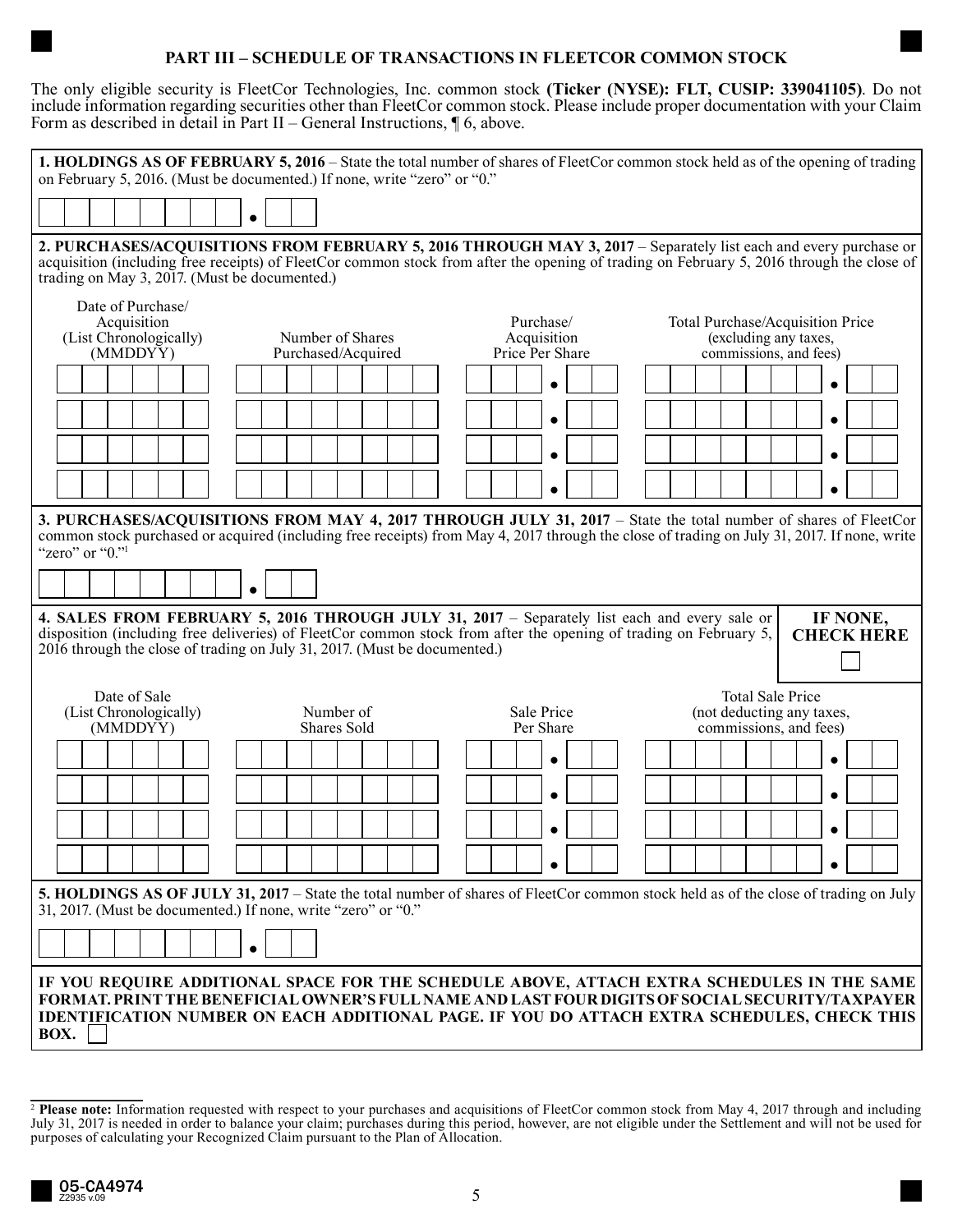## **PART IV – RELEASE OF CLAIMS AND SIGNATURE**

## **YOU MUST ALSO READ THE RELEASE AND CERTIFICATION BELOW AND SIGN ON PAGE 7 OF THIS CLAIM FORM.**

I (we) hereby acknowledge that, pursuant to the terms set forth in the Stipulation, without further action by anyone, upon the Effective Date of the Settlement, I (we), on behalf of myself (ourselves) and my (our) (the claimant(s)') heirs, executors, administrators, predecessors, successors and assigns, in their capacities as such, shall be deemed to have, and by operation of law and of the judgment shall have, fully, finally, and forever compromised, settled, released, resolved, relinquished, waived, and discharged each and every Released Plaintiffs' Claim (including, without limitation, any Unknown Claims) against the Defendants' Releasees; and shall covenant not to, and shall forever be barred and enjoined from, commencing, instituting, prosecuting, or continuing to prosecute any action or other proceeding in any court of law or equity, arbitration tribunal, or administrative forum asserting any or all of the Released Plaintiffs' Claims against any of the Defendants' Releasees.

## **CERTIFICATION**

By signing and submitting this Claim Form, the claimant(s) or the person(s) who represent(s) the claimant(s) agree(s) to the release above and certifies (certify) as follows:

1. that I (we) have read and understand the contents of the Notice and this Claim Form, including the releases provided for in the Settlement and the terms of the Plan of Allocation;

2. that the claimant(s) is a (are) Class Member(s), as defined in the Notice, and is (are) not excluded by definition from the Class as set forth in the Notice;

3. that the claimant(s) did *not* submit a request for exclusion from the Class;

4. that I (we) own(ed) the FleetCor common stock identified in the Claim Form and have not assigned the claim against any of the Defendants or any of the other Defendants' Releasees to another, or that, in signing and submitting this Claim Form, I (we) have the authority to act on behalf of the owner(s) thereof;

5. that the claimant(s) has (have) not submitted any other claim covering the same purchases of FleetCor common stock and knows (know) of no other person having done so on the claimant's (claimants') behalf;

that the claimant(s) submit(s) to the jurisdiction of the Court with respect to claimant's (claimants') claim and for purposes of enforcing the releases set forth herein;

7. that I (we) agree to furnish such additional information with respect to this Claim Form as Lead Counsel, the Claims Administrator, or the Court may require;

8. that the claimant(s) waive(s) the right to trial by jury, to the extent it exists, and agree(s) to the determination by the Court of the validity or amount of this Claim, and waives any right of appeal or review with respect to such determination;

that I (we) acknowledge that the claimant(s) will be bound by and subject to the terms of any judgment(s) that may be entered in the Action; and

10. that the claimant(s) is (are) NOT subject to backup withholding under the provisions of Section  $3406(a)(1)(C)$  of the Internal Revenue Code because (i) the claimant(s) is (are) exempt from backup withholding or (ii) the claimant(s) has (have) not been notified by the IRS that he, she, or it is subject to backup withholding as a result of a failure to report all interest or dividends or (iii) the IRS has notified the claimant(s) that he, she, or it is no longer subject to backup withholding. **If the IRS has notified the claimant(s) that he, she, it, or they is (are) subject to backup withholding, please strike out the language in the preceding sentence indicating that the claim is not subject to backup withholding in the certification above.**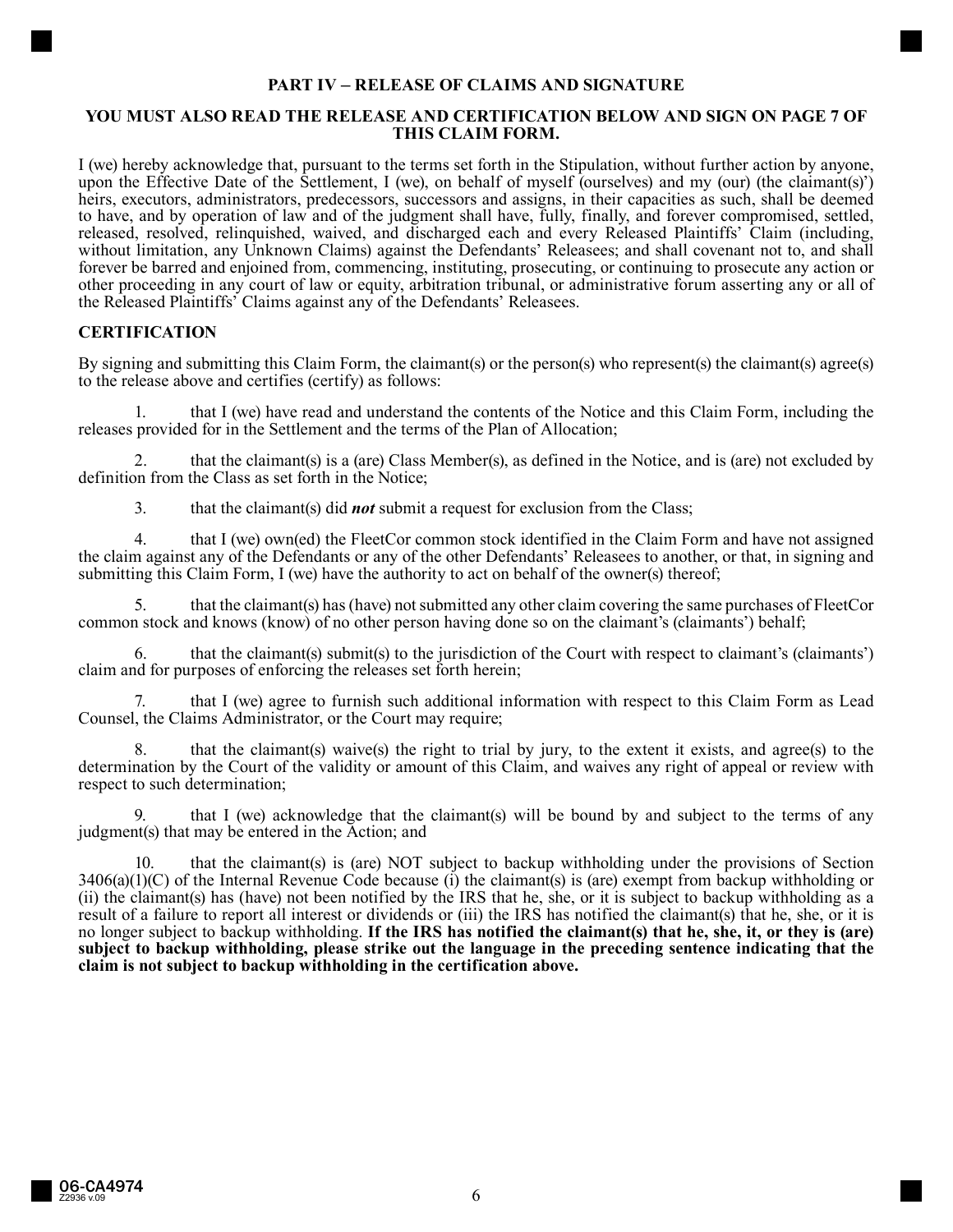## UNDER THE PENALTIES OF PERJURY, I (WE) CERTIFY THAT ALL OF THE INFORMATION PROVIDED BY ME (US) ON THIS CLAIM FORM IS TRUE, CORRECT, AND COMPLETE, AND THAT THE DOCUMENTS SUBMITTED HEREWITH ARE TRUE AND CORRECT COPIES OF WHAT THEY PURPORT TO BE.

| Signature of claimant                                   |                                                                                                                              | Date | MM                                    | DD                                    | YΥ |
|---------------------------------------------------------|------------------------------------------------------------------------------------------------------------------------------|------|---------------------------------------|---------------------------------------|----|
| Print claimant name<br>here                             |                                                                                                                              |      |                                       |                                       |    |
| Signature of joint<br>claimant, if any                  |                                                                                                                              | Date | MM                                    | DD                                    | YΥ |
| Print joint claimant<br>name here                       |                                                                                                                              |      |                                       |                                       |    |
|                                                         | If the claimant is other than an individual, or is not the person completing this form, the following also must be provided: |      |                                       |                                       |    |
| Signature of person<br>signing on behalf of<br>claimant |                                                                                                                              | Date | $\hspace{0.1mm}-\hspace{0.1mm}$<br>MM | $\hspace{0.1mm}-\hspace{0.1mm}$<br>DD | YΥ |

Capacity of person signing on behalf of claimant, if other than an individual, *e.g.*, executor, president, trustee, custodian, etc. (Must provide evidence of authority to act on behalf of claimant – see ¶ 10 on page 4 of this Claim Form.)

Print name of person signing on behalf of claimant here